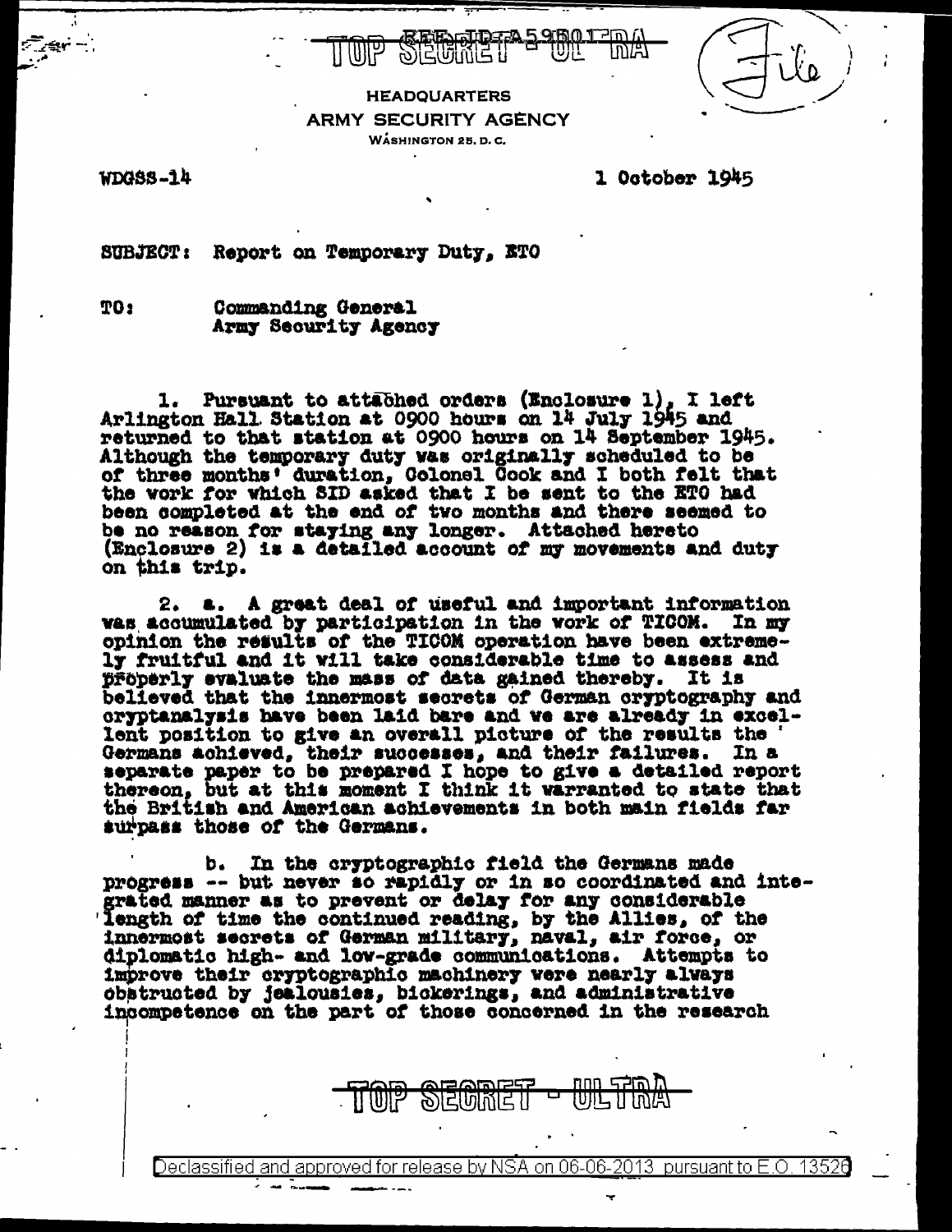**REF ID:A59501** 

# TOP SECRET - ULTRA  $WDGS-14$  (1 Oct  $45$ )

and development work involved. For example, they started in 1939 to improve on the Enigma machine and by May 1945 had produced but a single complete model; in another case, they started work on an all-mechanical machine, an improvement on the Hagelin, in 1941; by May 1945 only a few machines had been produced and saw very little service. They produced a half-dozen different variations of a teletype encipherment machine, each of which except the very last was solved on a daily basis by the British. The early models of these machines were put into service without any serious attempt to study their security. German efforts to produce secure speech secrecy devices vere dismal failures.

In the cryptanalytic field, they had but a mere  $\alpha$ . half-dozen first-rate technicians and they failed to make even a dent in the high-grade cryptographic machines of the British or the United States. Their greatest achievements were the solution (up to the end of 1943) of the British Naval Cipher No. 3, British Naval Code, and American Strip Cipher using 30 strips regularly. When the channel interruption system was introduced in the last-mentioned system, they could do nothing further with it. They were completely baffled by our Sigaba traffic; they apparently did not even attempt a serious study of our SIGCUM or SIGTOT traffic, possibly because they were not too successful in intercepting it; they were apparently absolute-<br>ly oblivious to or unaware of our SIGSALY transmissions. Their cryptanalytic deficiencies may, in part, be attributed to faulty organization and internecine varfare: there were at least halfdozen different, uncoordinated and competing cryptanalytic establishments, each one jealous of its own secrets and unwilling to cooperate except in a sporadic and faltering manner with any one of the other establishments. If there was a high-level coordinating agency, TICOM has failed to uncover it thus far. However, it does appear that the Germans had considerable, if not almost complete success with Russian military and naval cryptography--because it presented in most cases only the most elementary of oryptanalytic and traffic analysis problems.

d. It must also be stated that while the Germans had very little success, judged by our own standards, with British and United States high- and medium-grade material, they did not lack for certain important information gleaned from traffic analysis. The latter success was only possible because of our own shortcomings in radio procedures, practices, and security doctrine. A wide field for improvement in this respect remains for us to explore and to propagandize, with the hope of bringing about changes in attitude on the part of signal operating personnel.

 $\mathcal{C}^2$ 

**SECRET - ULTRA**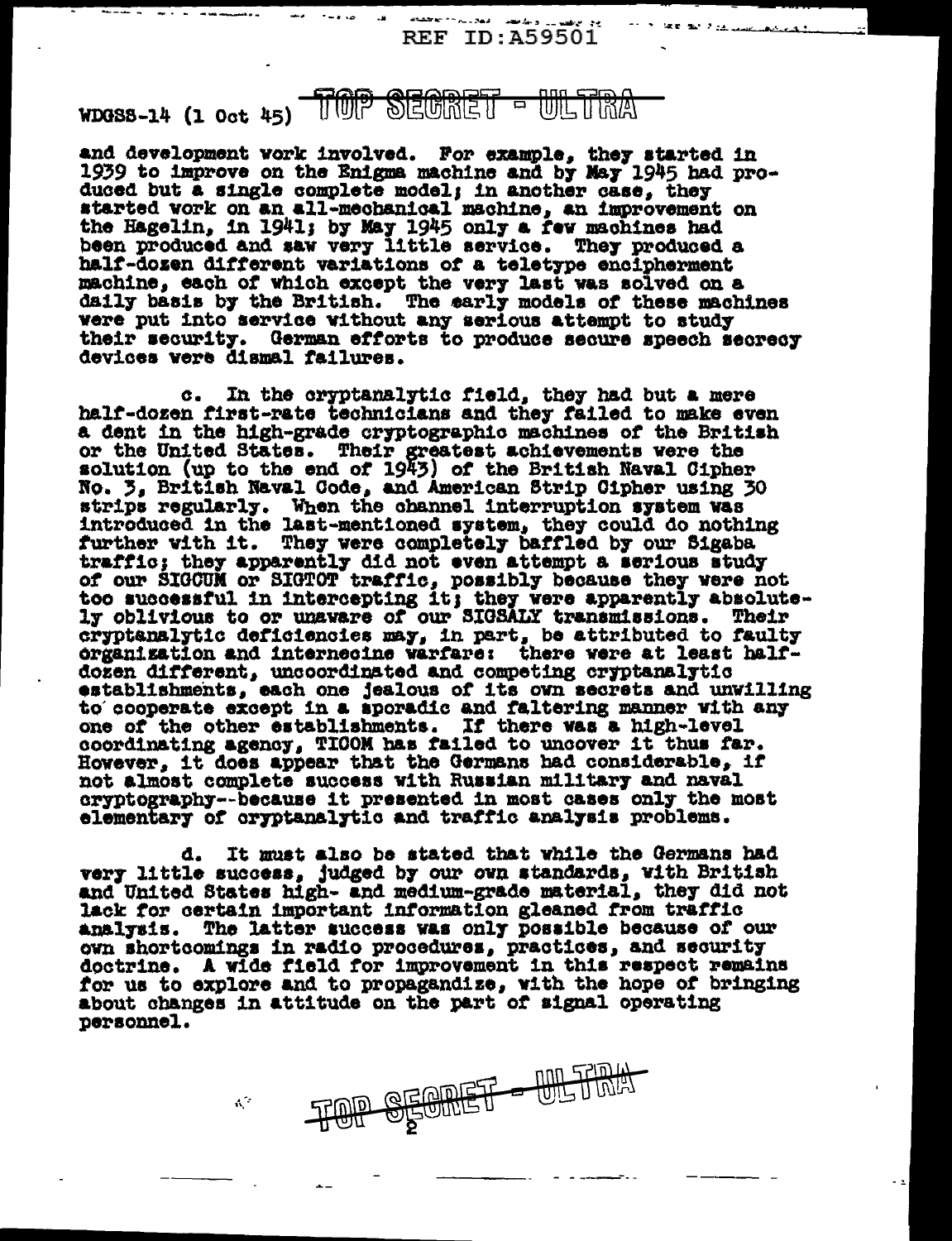#### TOP **SECRET** I UI.

WDGSS-14 (1 Oct 45)

3. My second visit to GC & OS can hardly be said to have been as interesting as my first: V-E Day and the<br>imminence of V-J Day had diminished activities and operations to but a mere shadow of their former stature. An air of the graveyard and tomb hung over each of the "huts" and buildings.<br>Gone was the bustle, hurry, sense of urgency, and hum of wheels turning; every day fever faces were seen. However, I found the visit interesting nevertheless and was glad of an opportunity to renew acquaintance with many old friends, all of whom endeavored to impress me with their earnest desire to continue our collaboration during the peace and to cement further the cordial relations that existed at the end of the V&r.

2 Incls:

1. Copy of orders

2. Account of movements & duty on trip

WILLIAM F. FRIEDMAN Director of Communications Research

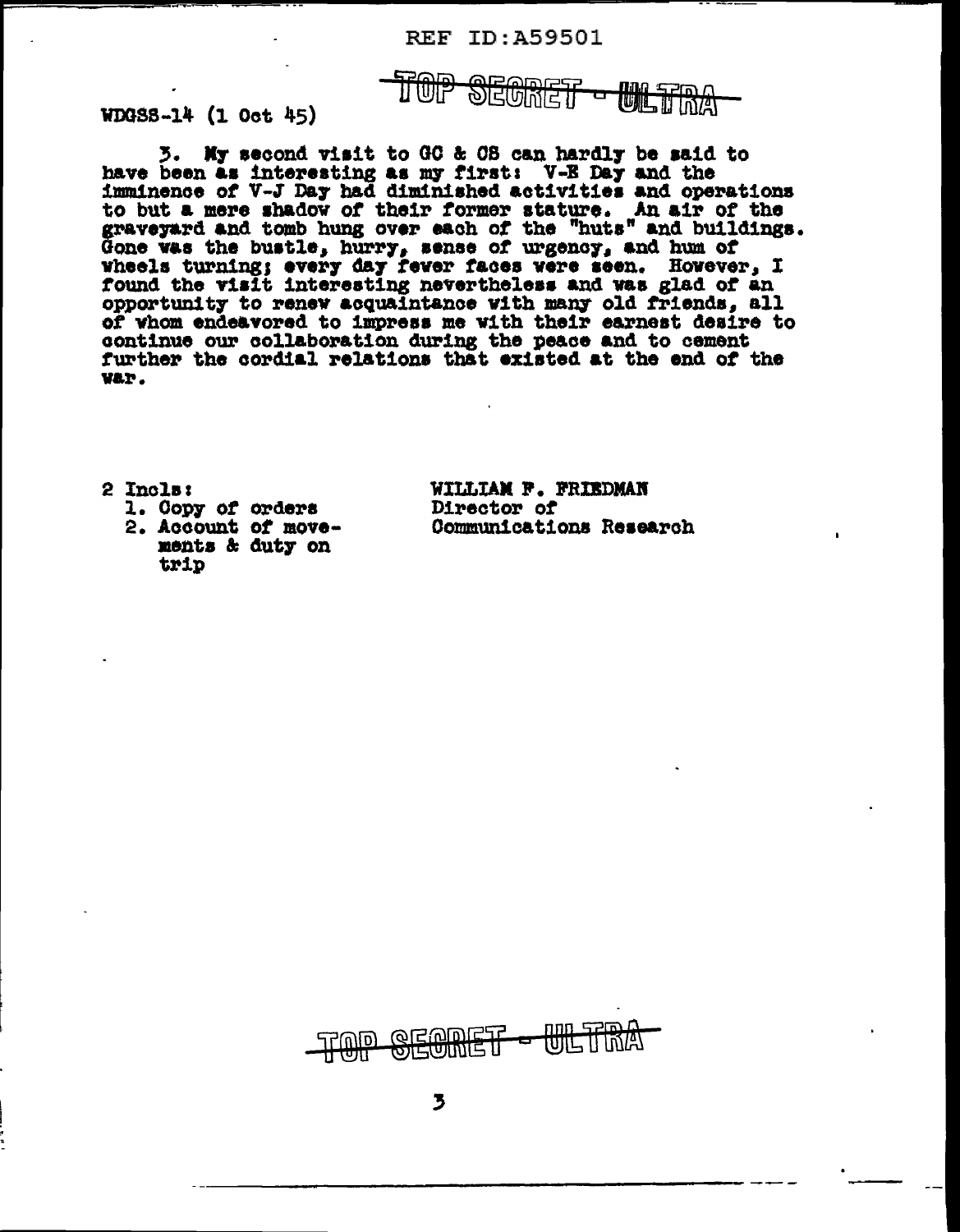### • REF ID:A59501.

REGTRIOTED

 $~\cdot$   $~\cdot$   $~\cdot$   $~\cdot$   $~\cdot$   $~\cdot$   $~\cdot$   $~\cdot$   $~\cdot$   $~\cdot$   $~\cdot$   $~\cdot$   $~\cdot$   $~\cdot$   $~\cdot$   $~\cdot$   $~\cdot$   $~\cdot$   $~\cdot$   $~\cdot$   $~\cdot$   $~\cdot$   $~\cdot$   $~\cdot$   $~\cdot$   $~\cdot$   $~\cdot$   $~\cdot$   $~\cdot$   $~\cdot$   $~\cdot$   $~\cdot$   $~\cdot$   $~\cdot$   $~\cdot$   $~\cdot$   $~\cdot$ WAR DEPARTMENT The Adjutant General's Office<br>Washington 25, D. C.

AG 201 Friedman, William F. hak - 2B-939 Pentagon  $(10 \text{ Jul } 45)$  $0B-S-B$ 

11 July 1945.

SUBJECT: Travel Orders, Shipment IJ-Paris-YC.

TO: The Commanding General, Air Transport Command; The Chief of Transportation, Army Service Forces.

1. Mr. William F. Friedman, P-8, is hereby directed to proceed from Arlington, Virginia, to Vashington, D. C., for further movement by  $\operatorname{a.\!ir}$ , on or about 14 July 1945, to Paris, France, and to such other places within the European Theater as may be directed by the Commanding General, United States Army Forces there on temporary duty for a period of approximately ninety (90} days, and upon completion or this temporary duty to return to Arlington, Virginia. UST-3-10975-'WDP-JUL.

2. Prior to departure from the continental United<br>States, he will be required to have completed the prescribed immunizations in conformity with current War Department instructions.

*3.* Regulations governing the procurement *or* military in Section I, Circular 399, WD, 1944. Mr. Friedman is in Group 6. A uniform is required by the overseas commander. (Note Tab A. attached.)

4. Just prior to departure for port of aerial embarkation, he will advise correspondents that all mail will be addressed to him at APO 24441, c/o Postmaster, New York, New York. Upon arrival at destination overseas, he will and dispatch of official and personal mail. Civilian per-<br>sonnel using an APO mailing address are not entitled to the free ma111ng privilege.

5. Baggage to accompany the individual will be marked with the owner's full name, will be limited to sixty-five  $(65)$  pounds, and v111 accompany the individual to the port of aerial embarkation. Baggage will not be marked so as to disclose the overseas destination.

Incl/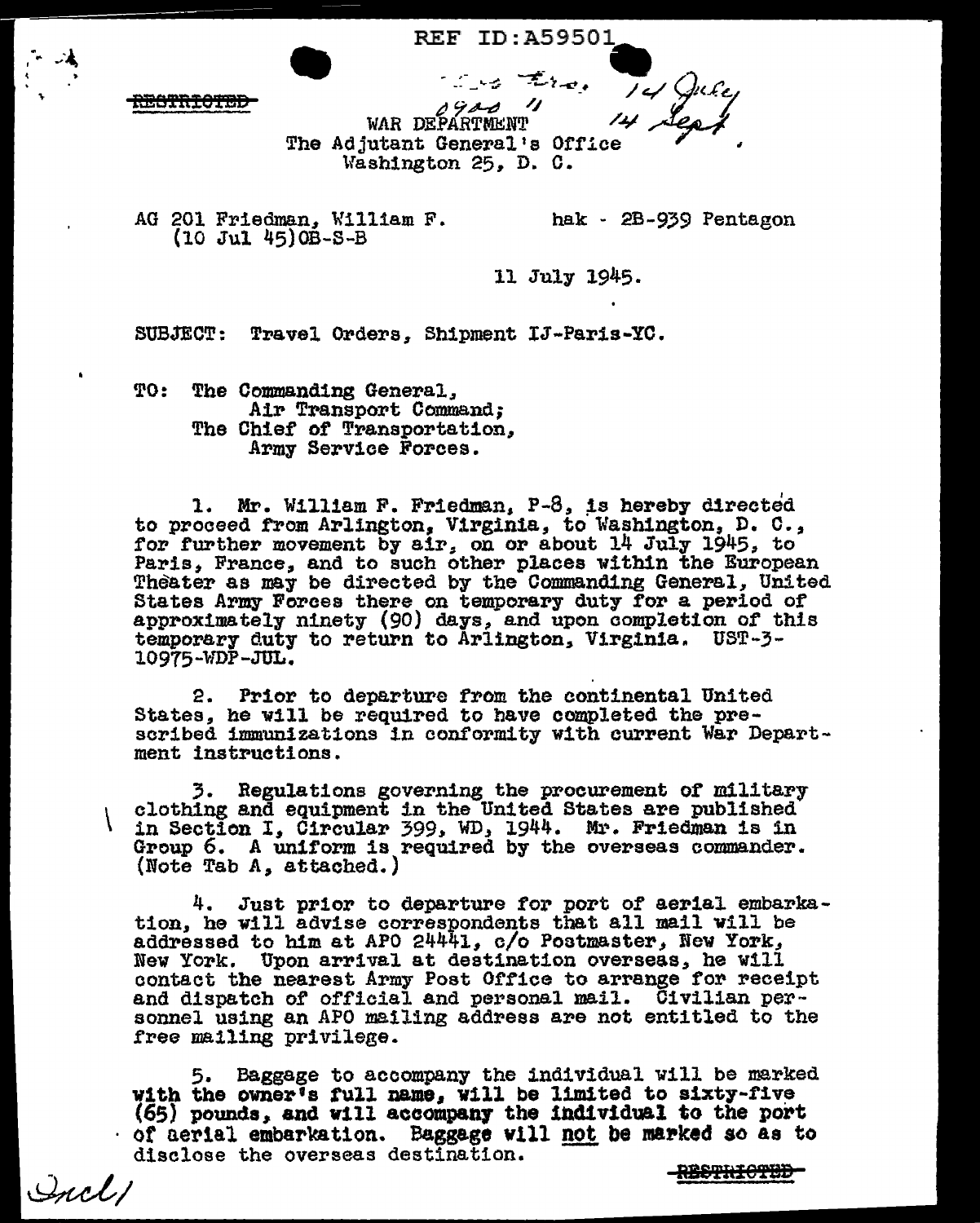### .. •• ... t. *•I* • REF ID:A595 •

Travel Orders, Shipment IJ-Paris-YO. (Cont'd.)

6. Trayel by military, naval or commercial aircraft<br>and common carrier is directed as necessary in the military service for the accomplishment of an emargency war mission and is chargeable to  $601-3$  P  $432-02$  212/60425 S 99-999.

7. In lieu of subsistence, a flat per diem of \$6.00 vh1le Within and \$7.00 while outside the continental limits *ot* the United States is authorized in accordance with existing law and regulations while traveling and absent from permanent station. No per diem is authorized while traveling on board ships where the cost of passage includes meals.

8. The Chief of Transportation, Army Service Forces, Washington, D. C., vill issue Certificate of Identification, WD, AGO For. No. 65-11 to Mr. Friedman with assimilated rank of Field Grade Officer. Upon the return of Mr. Friedman to the United States, Certificate of Identification will be surrendered to the Commanding General, Port of Entry.

9. Mr. Friedman is designated as official courier for the purpose of transporting official documents. Each package or envelope containing official matter which is to be exempt from examination will be sealed and will bear on its exterior cover the inscription "Official United States Army Communication, Exempt from Censorship", followed by the signature and official title of the authority dispatching the documents, who Will furnish the courier with a letter addressed to the Collector, United States Bureau of Customs, Port of Aerial Embarkation, Washington, D. c., so describing the exterior cover or covers of the communications to be exempt from censorship as to enable the Customs Collector to identify them.

10. He is authorized to carry a camera, film and equipment and, subject to the restrictions of the theater commander, to take such photographs as may be necessary for the accomplishment *ot* his mission.

11. In the interest or security there should be no discussion with unauthorized persons of the overseas destination involved herein.

12. The Commanding General, Air Transport Command, and the Chief of Transportation, Army Service Forces, will each! furnish the transportation for which he is responsible and coordinate with all concerned.

**POOPTOOPT**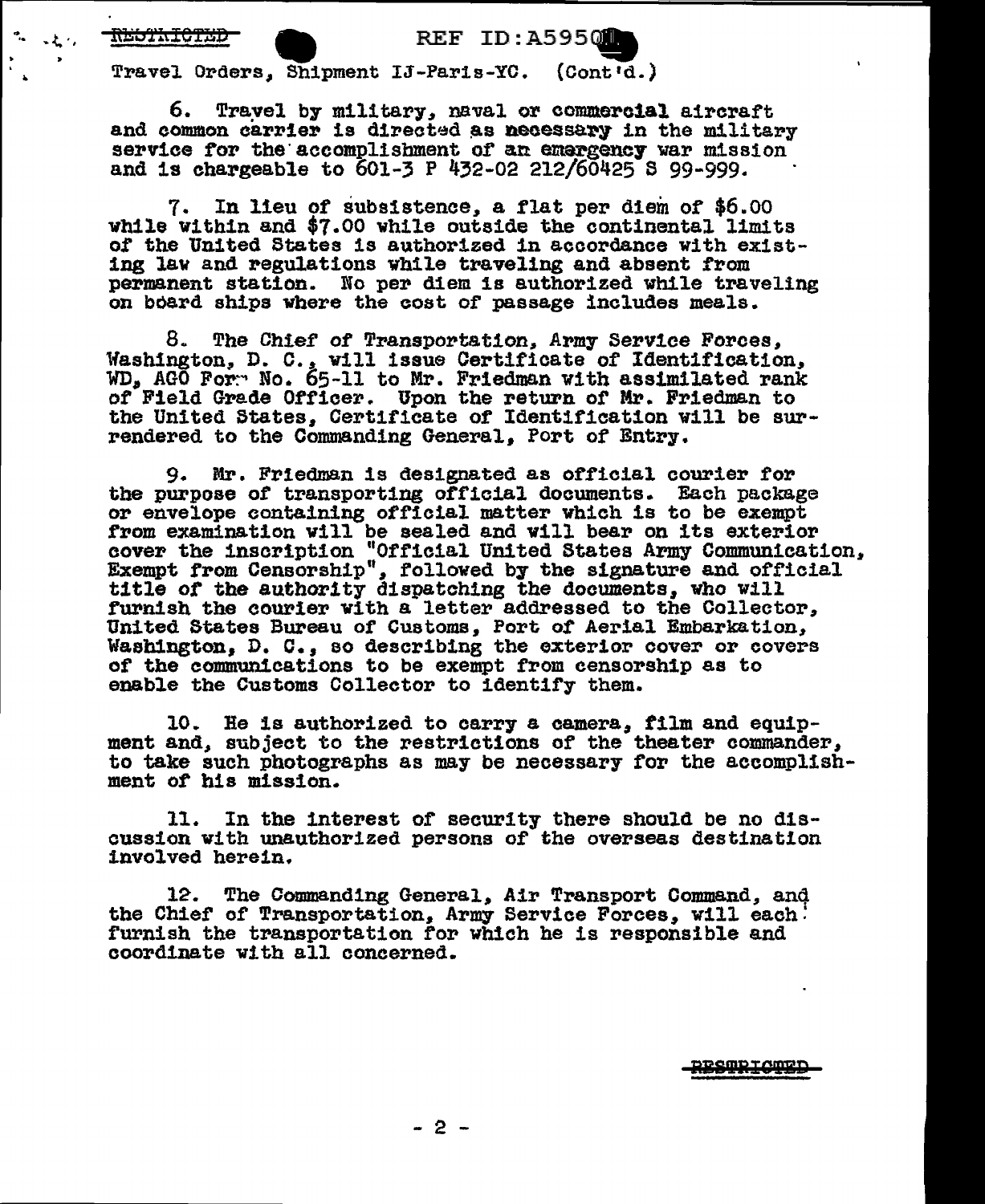$. . . .$ 

..



REF ID:A59501<br>Travel Orders, Shipment IJ-Paris-YC. (Cont'd.)

13. Mr. Friedman may be contacted thru Captain Robert S.<br>Travis, Military Intelligence Service, War Department. Washington, D. C., telephone REpublic 6700, extension 72468.

By order of the Secretary of War:

l Incl. TAB A. /s/ Donald M. Davis Adjutant General

COPIES FURNISHED:  $CG<sub>e</sub>$  ETO  $(8)$ ; CO, PoAE, Wash., D. C.  $(2)$ ; OPD, WDOS  $(i)$ ; APS, AGO  $(2)$ ; Mr. Friedman, THRU: Capt. Travis (10); Capt. Travis, MIS (2);<br>Ch/Transp., ASF (Maj. Warker) (1).

I certify that this is a true copy:

Ummas THURMAN R. HAMMAN

Major, Signal Corps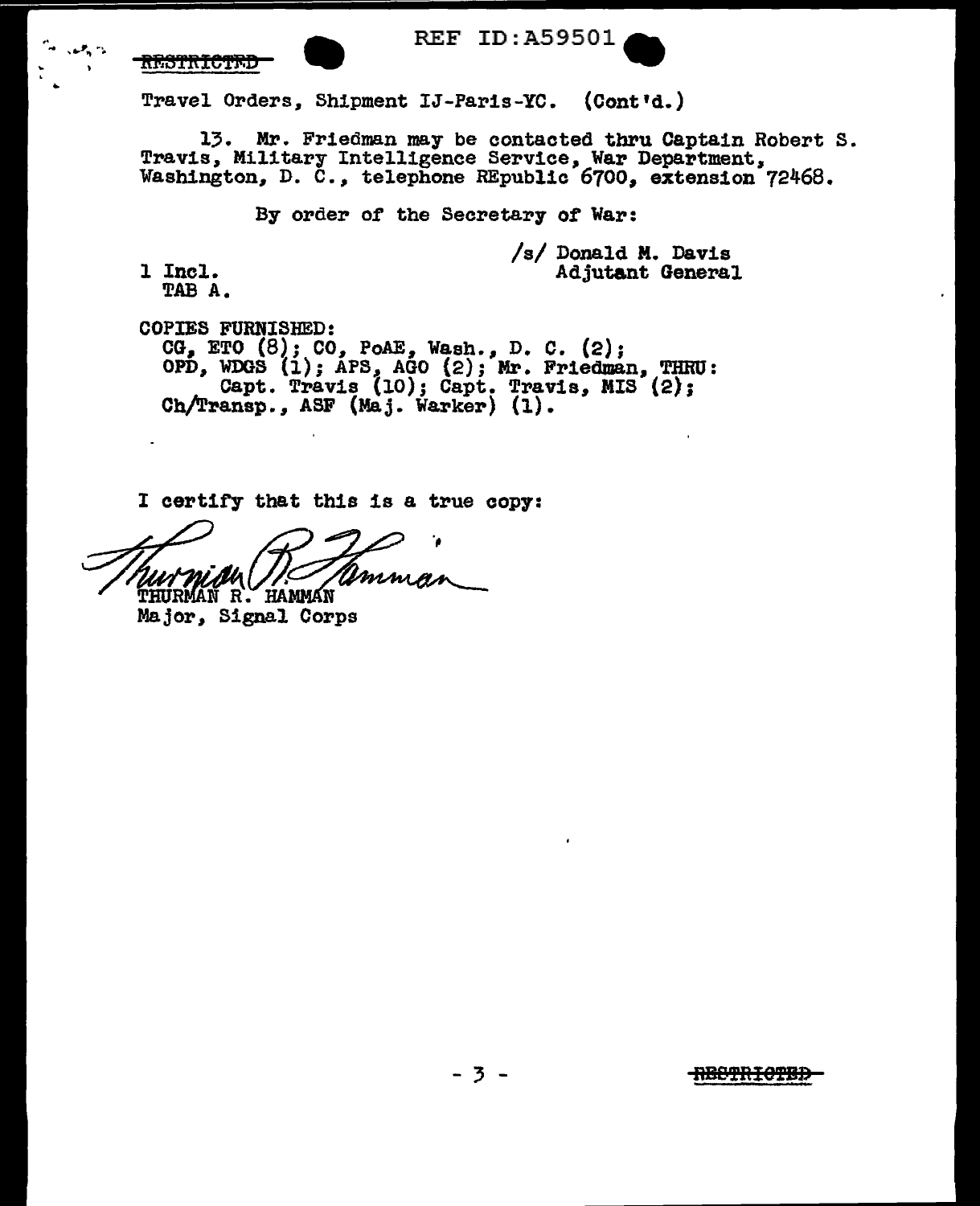## **REF ID: A59501**

#### <u>ञ्चटणतान्ना</u> ר שור WIL IHYAN

#### DETAILED MOVEMENTS

1945

- $14$  July Left Washington Airport at 1130 hours (ATC terminal) by C-54 airplane. Stops at Newfoundland and Azores.
- Arrived Orly Field, Paris, France, at 2340.  $15$  July  $\frac{1}{2}$  and  $\frac{1}{2}$ local time. Billeted at flotel Franklin.
- -- Reported in at ETO HQ; OCSigO; SID HQ. Prelimi- $16Ju1y$ nary conference with Colonels Bicher and Cook.
- $17$   $J$ uly Continued conference with Colonel Bicher and Cook: review of SID current operations and situation; conference with Captain Wilkins, in charge of historical projects, SID.
- $18$  July Continued conference with Colonels Bicher and Cook; conference with them and with Lieutenant Colonel Hilles, MIS representative in ETO, in regard to SIGTOT installation at Bletchley Park in British area. Formal call on and luncheon guest of General Rumbough, CSigO of ETO.
- $19$  July Began one week's motor trip into U.S. Occupation Zone in Germany, with Colonel Bicher and Lieutenant to Colonel Allen, on inspection tour of SID installa-25 July. tions in Germany, including the following: (a) inclusive The Vierling Laboratory (an important TICOM target); (b) SID Advanced HQ (Detachment D), at Russelsheim;<br>(c) 116th Signal R. I. Company at Scheyern; (d)<br>118th Signal R. I. Company at Rosenheim; (e) fixed intercept station at Grosse Gerau. Visited Berchtesgaden en route.
- 26 July SID HQ in Paris. Continued conference with Captain Wilkins on historical project; conference with Colonels Bicher and Cook on TICOM matters; review of new TICOM documents; discussions with regard to new ETO security document; discussion with regard to box of OKW/Chi documents recovered from Lake Schliersee.
- En route to London with Colonel Bicher, by ATC; **27 July** que de l reported SID HQ at Weymouth Street. Review of TICOM situation and matters with Lieutenant Colonel Johnson.

 $\mathbf{I}$ <u>nnn 5260.4</u> **TOP SEOMET WILTIMAT** 

 $Cuch-2$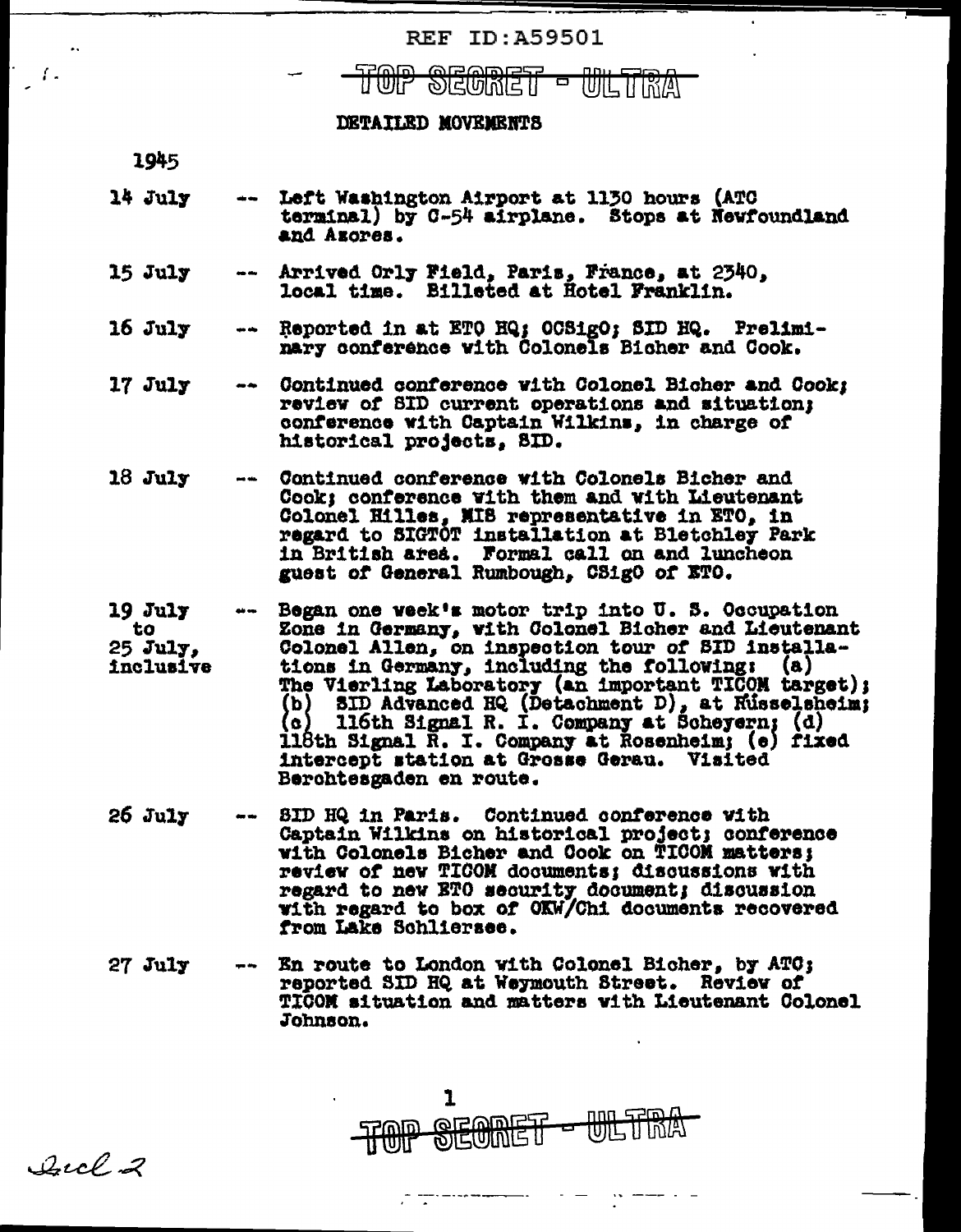$28$  July To Bletchley Park with Colonel Bicher: lunch and conference with Commander Travis; formal TICOM meeting in afternoon; tour of TICOM HQ and informal discussions with TICOM representatives.

REF

ID:A59501

**SEOMET** 

שוקר טטט ח*בותו ת*וכני

- Visit to OSDIC HQ at Beaconsfield, to listen in on  $29$  July interrogation of an important German  $P/N$  (Mettig). Conference with Captain Ginsburg of CSDIC.
- $30$  July TICOM HQ; atudy of TICOM documents and preparation to of special questions to be put to P/Ws; discussions with TICOM members on current matters; conferences 7 August with Major Seaman, Mr. Lewis, Brigadier Tiltman, inclusive Captain Hastings, Paymaster Cmdr. Dudley-Smith, Mr. Hinsley. Tour through Bourbon section with Colonel Pritchard. Conferences with Mr. Ben Shute, chief MIS representative on Combined Historical Project, and with Mr. Birch (GO & CS), Editor in Chief of the Project.
- 8 August Spent day in London, visiting Berkeley Street. Conference (and lunch) with Captain Hastings and Major Stone (MIS representative at Berkeley Street); conference with Mr. Kendrick, technical head; conference with Lieutenant Colonel Johnson on TICOM matters. Courtesy call on Brigadier General Van Voorst, Assistant U. S. Military Attache.
- Continued work at Bletchley Park. Study of new 9 August TICOM documents; TICOM meetings and discussions: tō conferences with Major Seaman and Mr. Lewis on 14 August Bourbon project; conferences with Mr. Shute and Captain McCown (SSA representative on historical inclusive project).
- Official V-J Day. Trip to Cambridge with Cmdr. 15 August Travis to tour Cavendish Laboratory and visit Professor Vincent.
- 16 August Continued work and conferences as per 9-14 August cited above; conferences with Brigadier Tiltman to 24 August and Cmdr. Travis; conferences with Mr. C. L. S. inclusive Williams on intercept and intercept control for Berkeley Street traffic; conferences with Dudley-Smith on questions arising from #ICOM operations.

Second visit to CSDIC HQ to listen in on further 25 August interrogations of German P/Ws (Huettenhain, Fricke,  $et 2.$